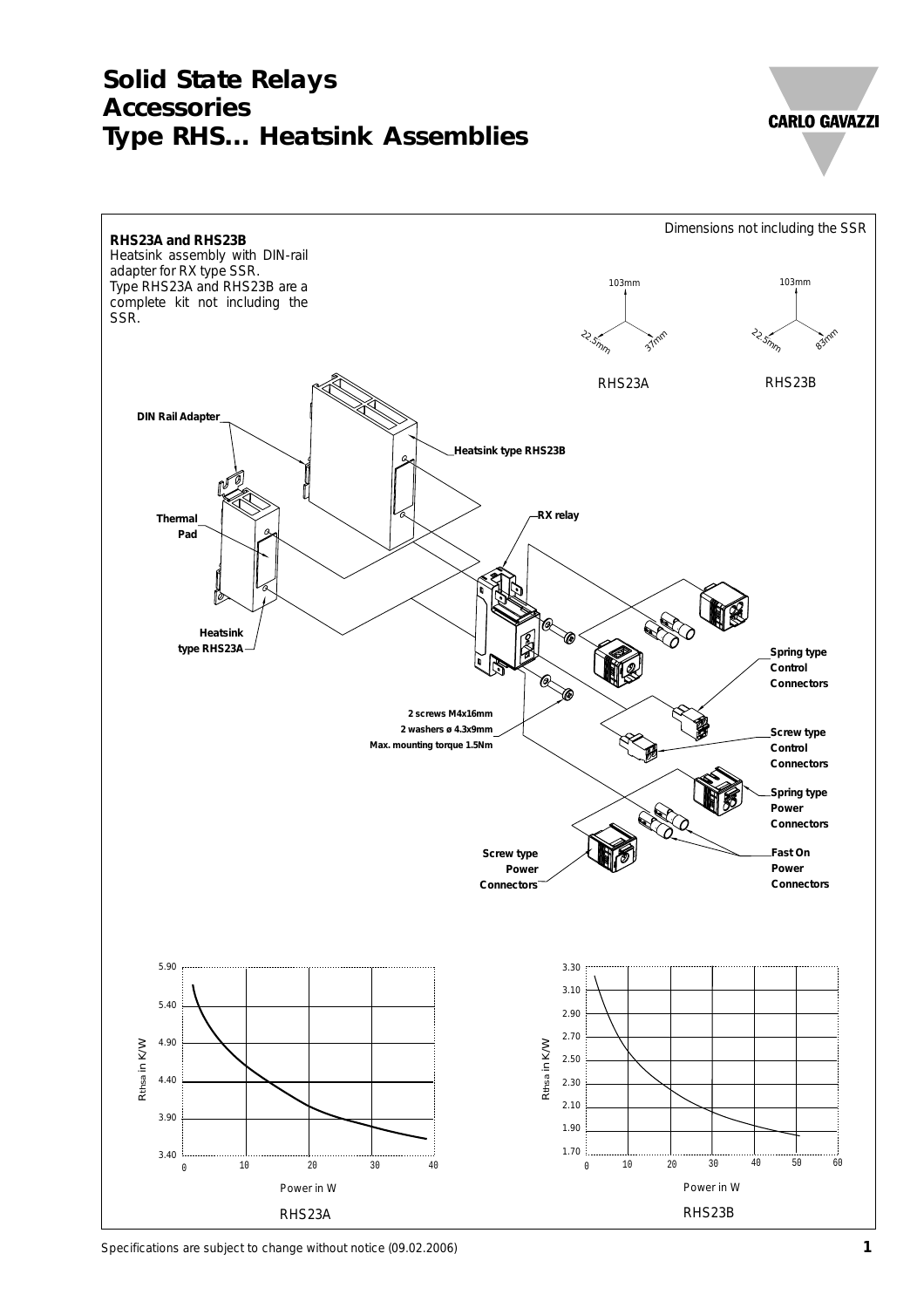## **Heatsink Assemblies (cont.)**

### **CARLO GAVAZZI**



#### **RHS45B**

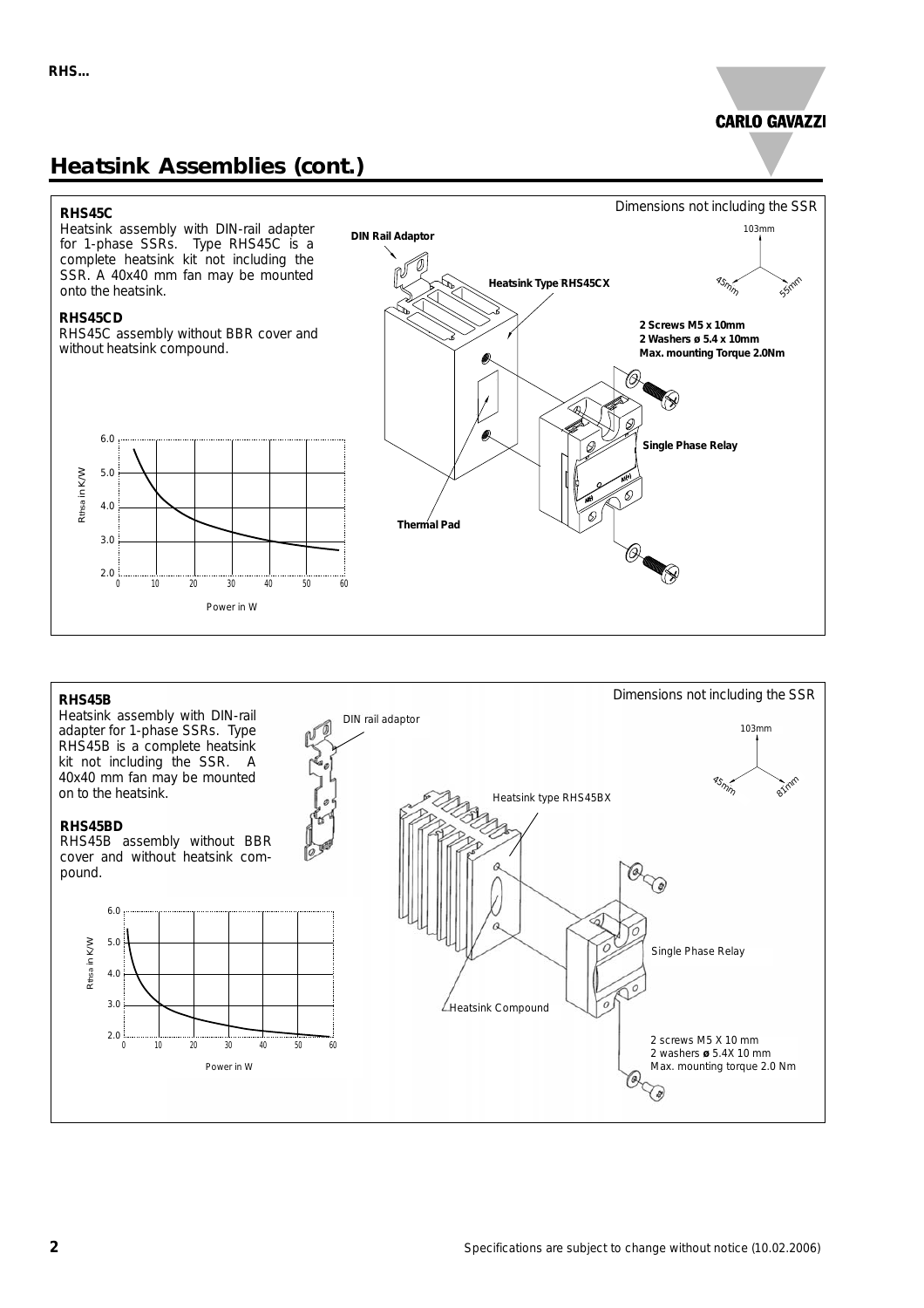103mm

90mm

Dimensions not including the SSR

80mm

**1 Assembled DIN Rail Adapter**

**Heatsink type RHS90AX**

### **Heatsink Assemblies (cont.)**



Heatsink assembly with DIN-rail adapter for 1-phase SSRs. Type RHS90A is a complete heatsink kit not including the SSR. A 60x60 mm fan may be mounted onto the heatsink.

#### **RHS90AD**

RHS90A assembly without BBR cover and



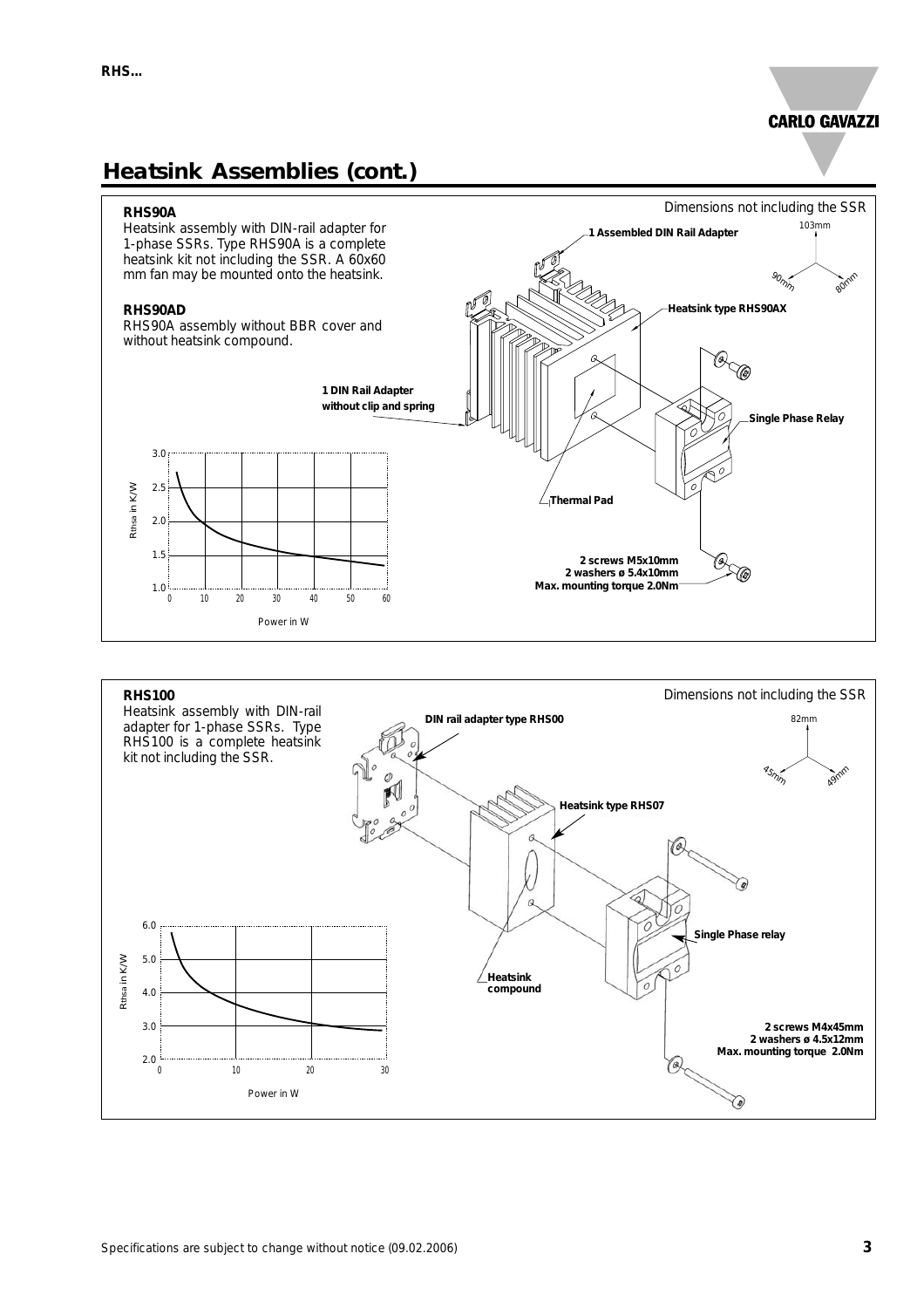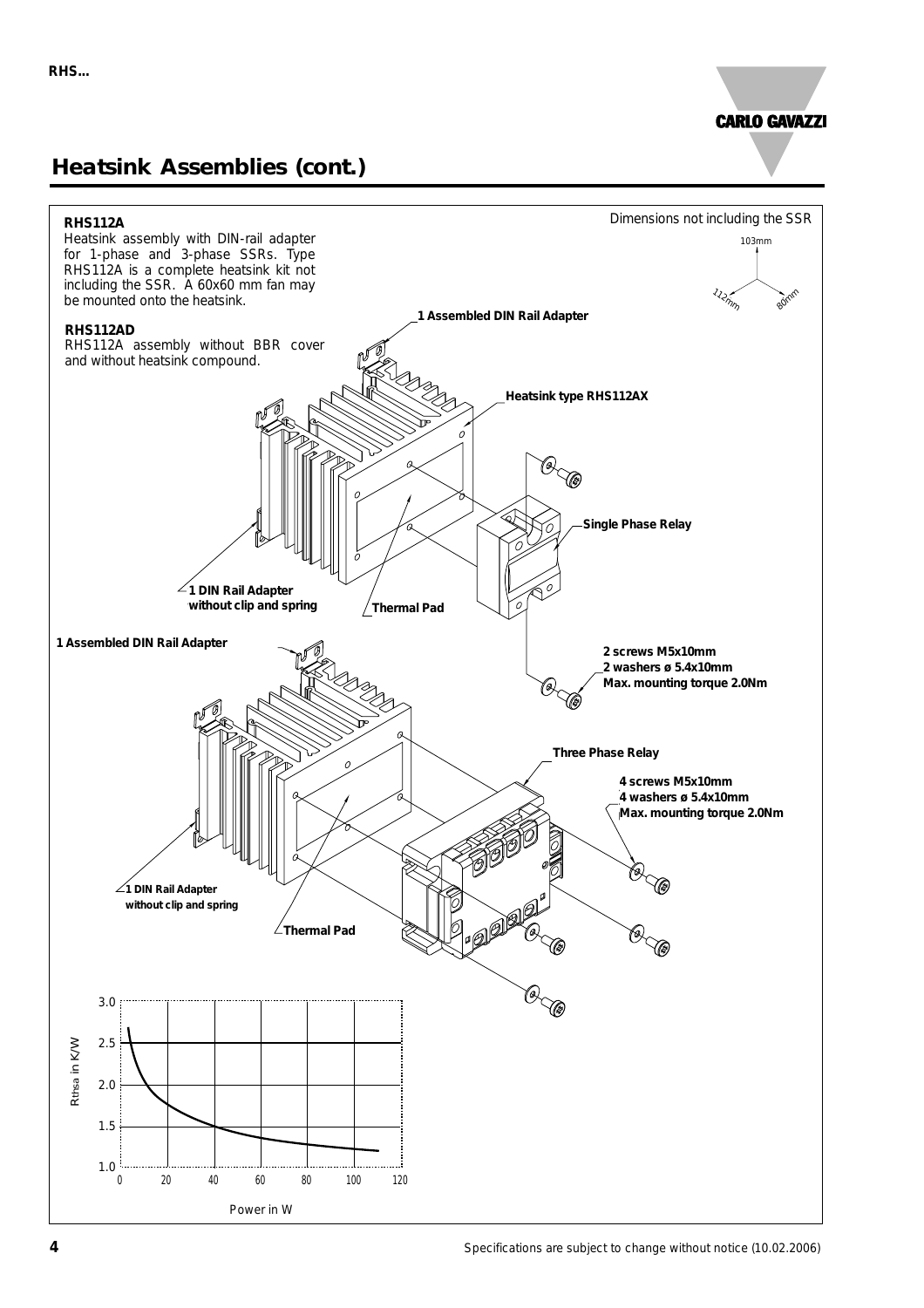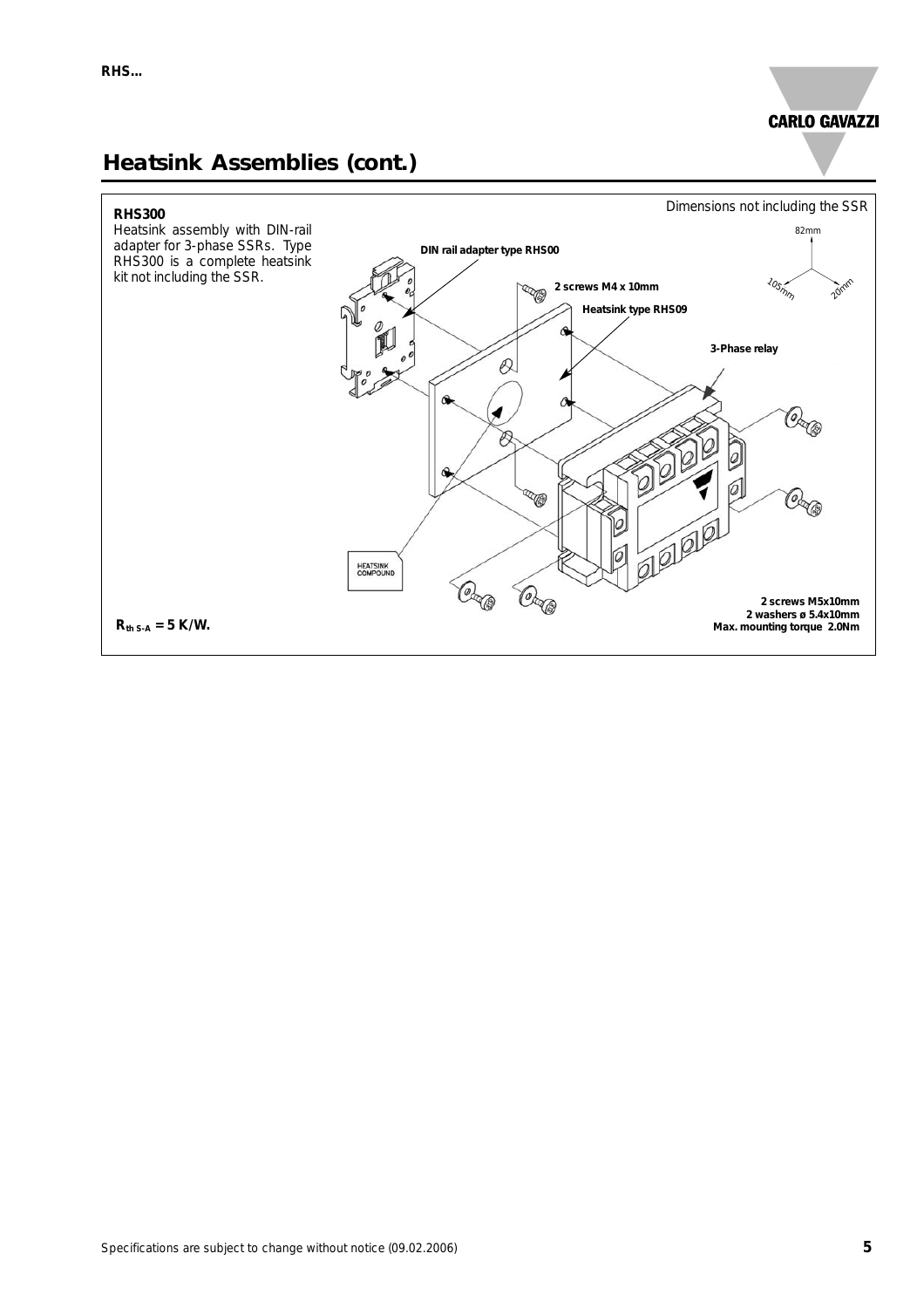

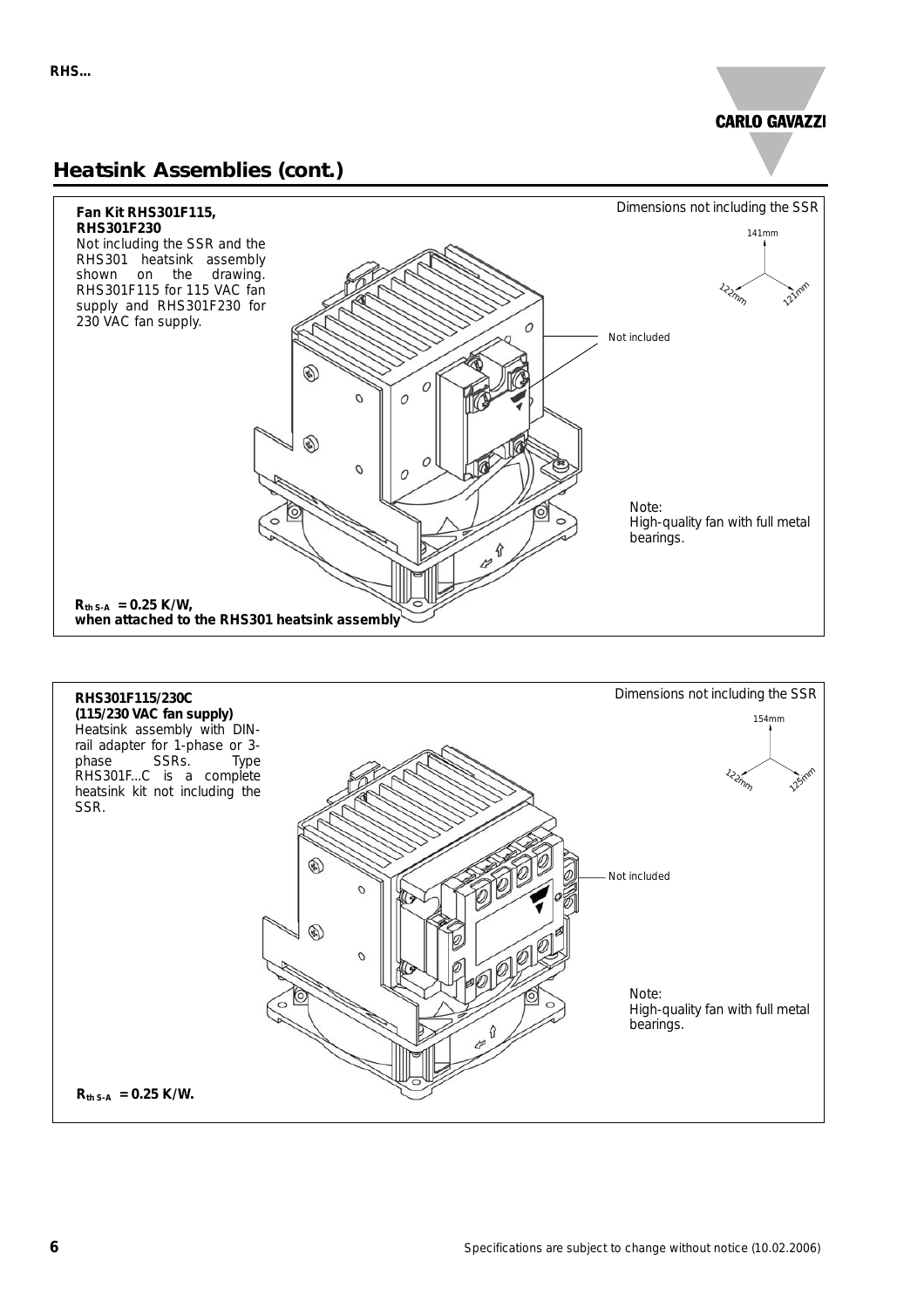### **Heatsink Assemblies (cont.)**

#### **Type RHS301**

Heatsink assembly for 1-phase and 3-phase SSRs. Type **RHS301D** is an RHS301 assembly without the heatsink compound.